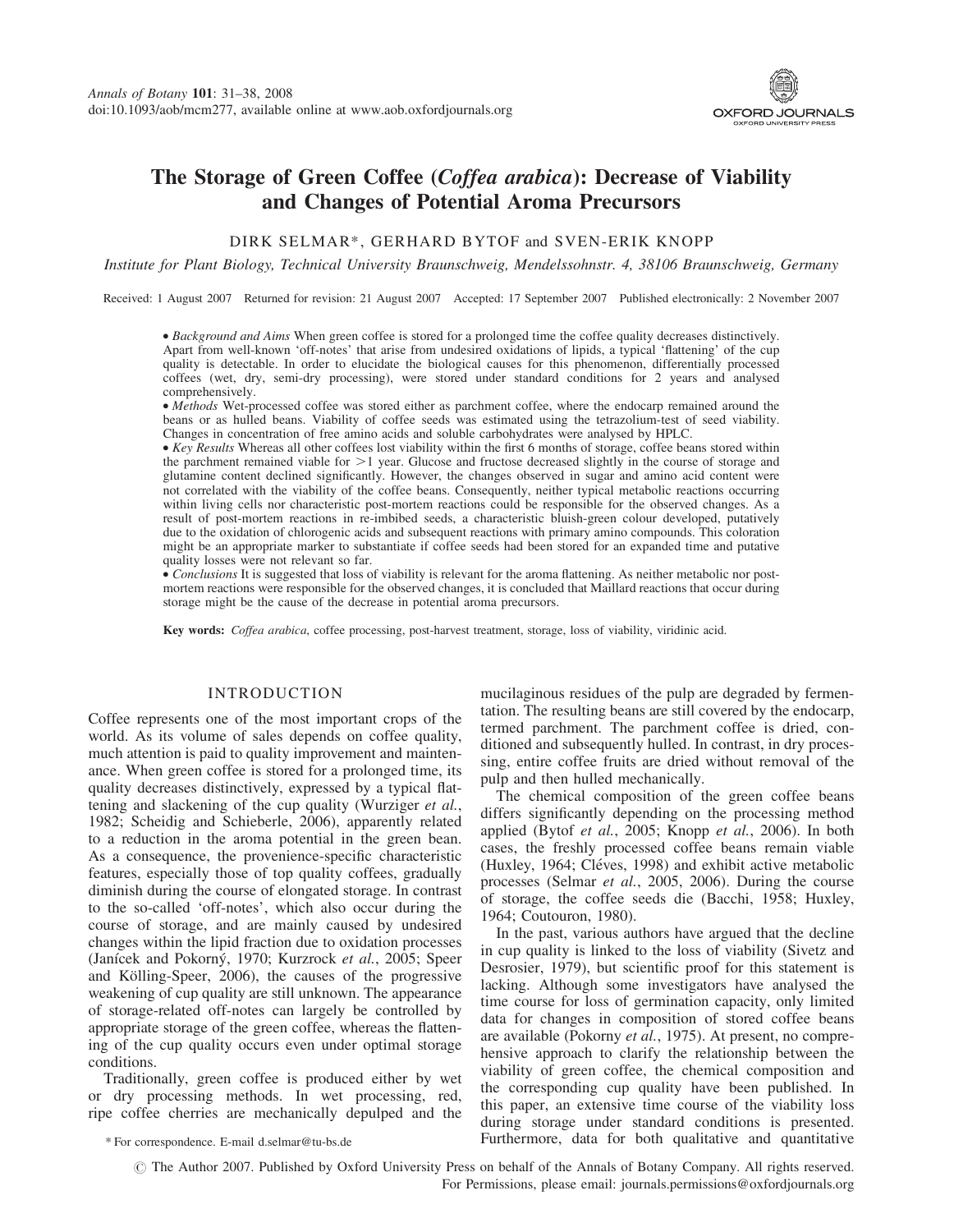changes of free amino acids and soluble sugars within the coffee beans during storage are reported. Special emphasis is put to an assumed processing specific behaviour of the stored green coffee beans, in particular with respect to putative influences of the dying procedure. The feasibility of utilizing the information obtained in practice during green coffee production and storage is outlined.

## MATERIALS AND METHODS

## Green coffee processing

Defined green coffee samples were produced under carefully controlled processings at the facilities of Ipanema Agricola Ltda, Alfenas, Minas Gerais, Brazil. For these sample processings, only sound and fully mature red coffee fruits of C. arabica var. acaiá were used. The coffee fruits were processed in parallel (wet, dry, semi-dry) in three independent repetitions.

In order to use truly 'identical samples' for each type of processing, the mature, red and sound fruits, which were used for dry processing, were obtained by careful manual sorting, an operation which in the case of wet processing is performed by flotation based sorting steps and the depulping machine that rejects the green unripe coffee cherries. Subsequently, the dried fruits were mechanically hulled.

Coffee samples were sent by airfreight to the laboratory in Braunschweig within 4 weeks of field processing.

Wet processing. Coffee fruits were mechanically depulped using a Pinhalense drum pulper, and submitted to 22 h of under-water tank fermentation. Subsequently, the washed parchment coffee beans were dried on separate plots of a sun terrace. The desired water content of  $11-\overline{12}$ % (wet basis) was achieved after 6 d. About half of the material was mechanically hulled; the other half remained as unhusked parchment coffee.

Semi-dry processing. This method consists of a shortened wet processing sequence, in which the fermentation step to remove the mucilaginous residues of the pulp is omitted. Depulped coffee beans from the same batch used for the wet processing were transferred immediately after depulping to a sun terrace and dried to the desired water content of  $11-12\%$  (wet basis), before the material was mechanically hulled.

Dry processing. Coffee cherries from the same batch as above were dried as whole fruits on a sun terrace until they reached the desired water content of  $11-12\%$  (wet basis).

## Storage of green coffees

The hermetic storage of green coffee was performed in two large glass-boxes (200 L) under constant conditions [22 °C and 63 % relative humidity (rh)] for up to 2 years. To ensure that the desired rh was maintained, samples were stored above vessels containing saturated  $(NH_4)_2NO_3$ solution according to Vertucci and Roos (1993). The resulting water vapour pressure corresponds to a rh that is in

equilibrium with the 11.5 % moisture of the coffee beans (Stirling, 1981). In order to avoid marked changes in the storage climate when samples are taken, the coffee specimens were previously divided and placed in 500-g samples in small linen bags. In total, 120 bags, from three independent series of processing, each yielding four variations (dry, and semi-dry-processed green coffee, and wet-processed, hulled green coffee and wet-processed, nonhulled or 'parchment coffee'), were distributed in equal numbers to each box. At selected times  $(1, 2, 3, 4, 6, 9, 1)$ 13, 18 and 24 months), one bag of each treatment was withdrawn, corresponding to 12 samples for each date.

## Test of viability

Changes in the viability of green coffee seed samples were estimated by the common triphenyl tetrazolium chloride (TTC) test (Dias and da Silva, 1986). Coffee beans allowed to imbibe water overnight were subsequently sliced into thin discs about 2 mm thick. These slices were then incubated for several hours  $(4-8)$  in TTC solution  $(1\%$  in 50 mm Na-phosphate buffer, pH 7.6). In viable seeds, the cells import TTC, reduce it and form a red dye: whereas this reaction does not occur in dead seeds (Fig. 1).

#### Sensory assessment

Prior to the storage experiments, all samples were evaluated by professional tasters at Ipanema Agricola Ltda, Alfenas, Minas Gerais, Brazil. Sensory assessments of the stored samples were performed by sensory boards of the industrial partners, mainly from Tchibo and Kraft Foods.



F<sub>1G</sub>. 1. Viable (top) and dead (bottom) coffee seeds. After the coffee beans were sliced in thin discs, they were incubated in TTC solution. In viable seeds the cells import TTC, reduce it and a red dye is formed. In a dead seed this reaction does not occur.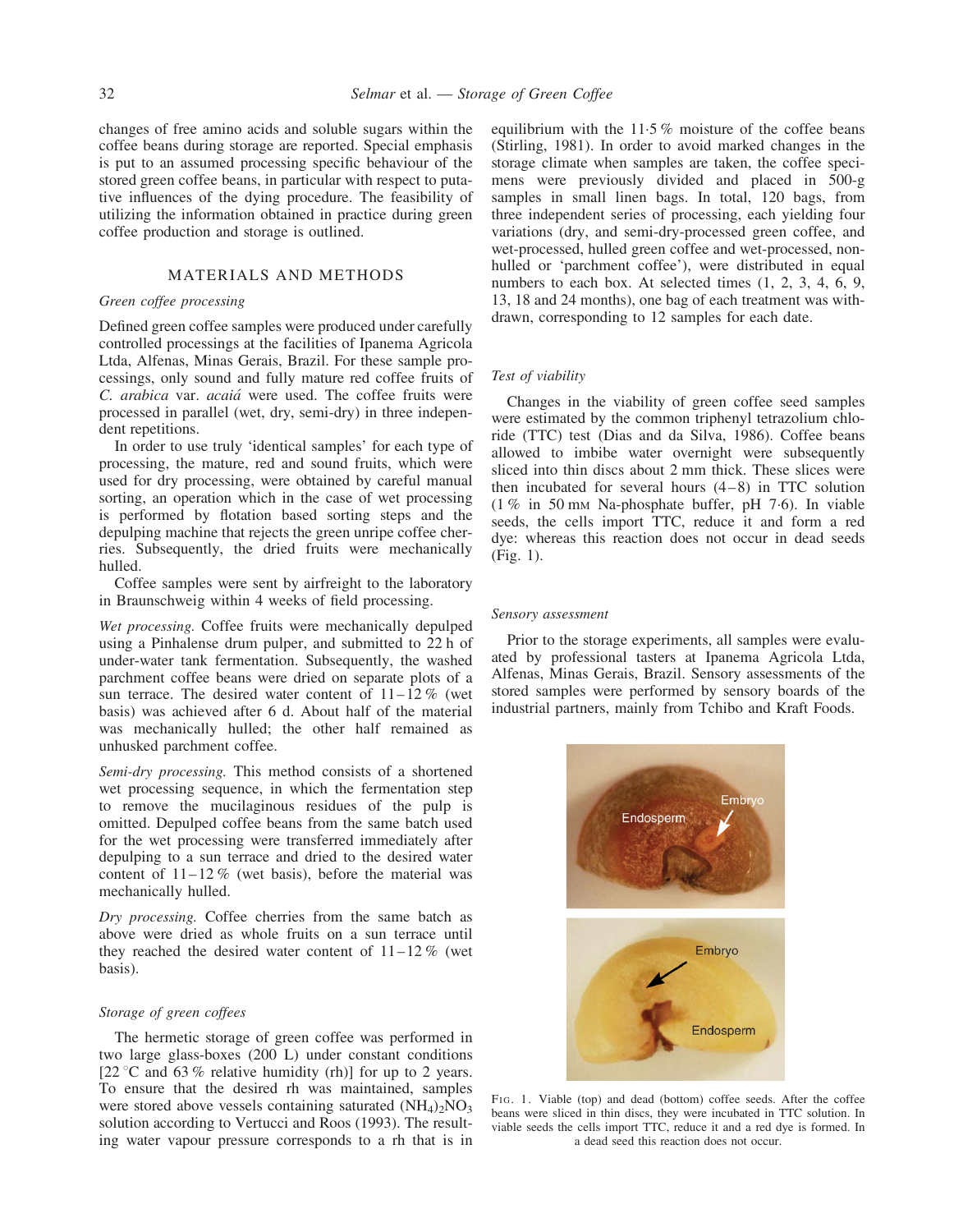#### Extraction and determination of glucose and fructose

The content of glucose, fructose and other sugars was determined by high performance anion exchange chromatography (HPAEC) according to Knopp et al. (2006). To exclude variability due to individual seed variations, 60 sound and faultless beans were weighed and pooled as one sample, frozen with liquid nitrogen and ground to a fine powder using a Retsch MM 200 ball mill. The powder was then lyophilized and 50-mg aliquots of the freeze-dried powder were transferred to a centrifuge tube. These were mixed with  $5$  mL of hot ethanol (80 % v/v, 80 °C) and 100  $\mu$ L internal standard (7 mmol L<sup>-1</sup> melecitose in A.dest.). The mixture was extracted in an ultrasonic bath (80 $\degree$ C, 10 min) and centrifuged (3000 g, 5 min). The pellet was washed twice at room temperature with ethanol  $(60\%$  v/v). The supernatants were combined, evaporated to dryness and dissolved in water (10 mL) using ultrasonication (10 min). In order to bind phenolic substances, a small quantity of polyvinylpolypyrrolidone (PVPP) was added prior to ultrasonication. After adjusting the total volume to 50 mL, an aliquot was centrifuged in order to remove the PVPP (3000 g, 5 min). The supernatant was further purified on a Sep-Pak C18-cartridge (Waters). The clear eluate was used for HPAEC (DIONEX<sup>®</sup> BIO-LC HPAEC-PAD with a DIONEX<sup>®</sup> PA20 column). Flow was  $0.5$  mL min<sup>-1</sup>. The column temperature was  $30^{\circ}$ C. Detection was carried out using a  $DIONEX^{\circledast}$ -ED50 electrochemical detector with gold electrode. All calculations were made with Chromeleon software (version 6.4) was used. Separation was performed with the following concentration changes of NaOH (step and linear gradients):  $17 \rightarrow$ 12.5 mmol  $L^{-1}$  in 9.5 min; 12.5  $\rightarrow$  28 mmol  $L^{-1}$  as step; 28 mmol  $L^{-1}$  for 8 min; 28  $\rightarrow$  108 mmol  $L^{-1}$  as step; 108 mmol  $L^{-1}$  for 11.5 min).

#### Extraction and determination of free amino acids

The content of free amino acids was determined by highperformance liquid chromatography (HPLC) according to Bytof et al. (2005). As described above, 60 sound and faultless beans were weighed and pooled as one sample in order to exclude variabilities due to individual seed variations. Aliquots (500 mg) of these powders were used for extraction. After adding norvaline  $(0.8 \mu mol$  per sample) as the internal standard, the powder was repeatedly extracted with sulphosalicylic acid  $(4\% \text{ w/v})$ . The extracts were adjusted to 100 mL, centrifuged and filtered.

The amino acids were derivatized with  $o$ -phthaldialdehyde prior to HPLC analysis. The o-phthaldialdehyde-derivatization procedure was performed according to Kirchhoff et al., 1989; however, a Spark Holland Midas autosampler was used for derivatization and sample injection. The amino acid derivatives were separated on a C18 column (Nucleosil 100, 5  $\mu$ m, Macherey & Nagel, 250  $\times$  4.0 mm) using a binary gradient (A: 5 % MeOH, 5 % ACN, 2 % THF, 88 % 50 mM sodium acetate buffer, pH 6.2; B: 40 % MeOH, 40 % ACN, 20 % sodium acetate buffer) at a flow rate of 1.3 mL  $min^{-1}$ . The derivatives were detected by means of an RF-551 Shimadzu fluorescence detector ( $\lambda_{\text{ex}}$  = 334 nm;  $\lambda_{\text{em}}$  = 425 nm) and quantified by external calibration.

## RESULTS AND DISCUSSION

Commercial green coffee is stored up to 3 years (Scheidig and Schieberle, 2006). Prolonged storage is accompanied by typical decline of quality, which apparently is caused by changes in the quantitative and qualitative composition of substances present in the coffee beans. It has been argued that the loss of viability is related strongly to the decline in quality (Sivetz and Desrosier, 1979). However, until the present, it is not known, whether the related changes in the chemical composition of the beans are due to either metabolic reactions in the living seeds or to postmortem processes. In this paper the three different topics, i.e. the decline of viability, and the changes in potential aroma precursors and the cup quality are investigated and discussed comprehensively to establish a basis for new approaches in quality preservation during storage.

#### Decrease of viability during the course of storage

Tetrazolium chloride staining during storage of the green coffee samples revealed a rapid decrease in viability, as noted previously (Huxley, 1964; Coutouron, 1980). In all samples that were hulled prior to storage,  $>50\%$  of the seeds lost viability within the first 3 months of storage. After 6 months, the fraction of seeds still viable was  $\leq 10\%$ . After 1 year of storage, all seeds were dead (Fig. 2). The mode of processing had no effect on the time course of viability loss. In contrast, the so-called 'pergamino' or 'parchment coffees' (German: 'Hornschalenkaffee') revealed a different pattern. These coffee beans were stored within the parchment (endocarp) and, although these samples were derived from the same processing batch as the corresponding wet-processed samples, the loss of viability was quite different. Even after a longer storage period than 1



F<sub>1G</sub>. 2. Decrease of viability of coffee seeds during storage. Green coffee was stored at 20 $\degree$ C and 60 % rh for up to 2 years. The viability was determined using the TTC test described in Fig. 1.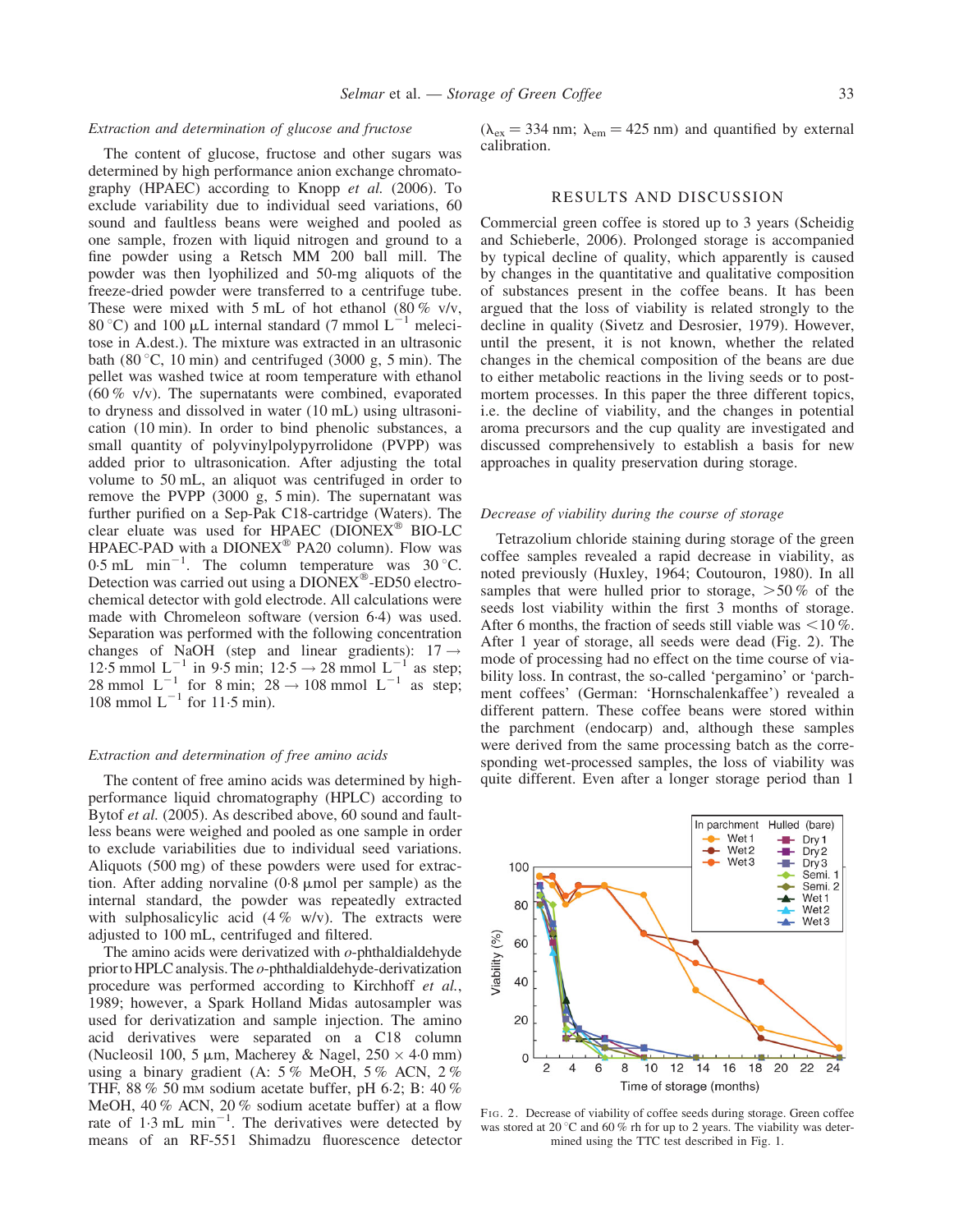year, more than half of the beans stored as parchment coffee were still alive (Fig. 2).

Under natural conditions, within dried and slowly rotting fruits, coffee seeds retain their viability for longer than 6 months (Velasco and Guitierrez, 1974; Rojas, 2004) and by applying special storage conditions for each crop, coffee seeds can remain viable even for a longer time period. However, the water content of seeds in the naturally rotting fruits, as well as the water content of the coffee seeds stored as seed material, is far higher than that present in processed green coffees (11 %). Consequently, the much longer period of viability under natural conditions or for breeding purpose is explained by the significantly greater water potential in the seeds (Valio, 1976; Van der Vossen, 1980). This does not, however, explain the differences in viability between parchment coffees and those hulled prior to storage: all samples had the same residual water content of 11.5 %. Thus, the marked increase in the period of viability of coffee seeds must be the consequence of another factor: the parchment. There is no clear explanation for the positive influence of the parchment on the viability. One possible explanation could be based on differences in the microclimate surrounding the seeds, i.e. composition of the air within the parchment might be somewhat different from outside. This would mean that, although all samples were stored in the same box, the composition of the air covering hulled seeds might be different from that surrounding the seeds stored in their parchment. However, as the parchment represents a dead and relatively dry sclerenchymatic tissue, there should be no major diffusion barriers for any of the gases present around the seeds, i.e.  $CO_2$ ,  $O_2$  or  $H_2O$  (Wootton, 1970; Valio, 1980). Alternatively, the reason for the different behaviour of the differentially treated seeds could be mechanical stress during the course of the hulling process. It cannot be excluded that this physical stress resulted in damage or injuries that are subsequently responsible for the relatively fast death of the treated seeds. However, the hulling of the wetprocessed parchment coffee and the husking procedure of dry-processed coffee fruits make up quite different mechanical stresses, and yet both wet- and dry-processed seeds are identical with respect to loss of seed viability. Further research is therefore needed to find an explanation for the strong viability-enhancing effect of the parchment, which obviously affects also the cup quality of stored coffees (see below).

#### Post-mortem reactions in coffee seeds

To estimate the germination rate of coffee seeds that had been stored for various time periods, coffee beans were soaked for 12 h in water and subsequently transferred onto moist filter paper. As expected, most viable seeds germinated in about 2–3 weeks. Surprisingly, these experiments also generated an additional and unusual result. Imbibition by coffee seeds that had died a number of months before resulted in a characteristic appearance. During imbibition by dead seeds, many, mainly brownish substances leaked out, due to the disintegration and decompartmentation of the seeds. In contrast, imbibition of seeds

that had been dead for only a few days or weeks resulted in a quite different picture: 2–3 d after imbibition, the dead seeds had acquired a dark blue-green colour (Fig. 3A). The characteristic blue-green colour is known as viridinic acid (German: 'Viridinsäure'). This results from the oxidation of chlorogenic acids and subsequent reaction with primary amino compounds (Watanabe et al., 1996; Yabuta et al., 2001). Similar reactions are frequently visible as the result of injuries that occur during wet processing, especially in the course of mechanical pulping and demucilation (Fig. 3B). However, their occurrence following imbibition of coffees beans that had died only a few days or weeks before has not been reported so far. Whereas *in vitro* the corresponding oxidation might be initiated by alkalization (Yabuta et al., 2001), in situ it is catalysed by enzymes, probably polyphenoloxidases and laccases.

Direct contact of enzyme and substrates should be a precondition for such enzymatic oxidation; this may occur in the course of decompartmentation due to cell-death-related disintegration. As mentioned above, the formation of the blue-green compounds only took place in seeds that died within a short time period preceding evaluation. However, in seeds that had lost viability several months before



F<sub>IG</sub>, 3. (A) Formation of a blue-green dye in dead coffee seeds. The seeds shown had been stored for about 4 months and lost their viability between 3 and 4 months of storage. On the left, an unimbibed seed is displayed. The seed on the right was allowed to imbibe for one night and subsequently incubated for 2 d on moist filter paper. (B) Formation of a blue-green dye in injured coffee seeds. After traditional wet processing and mechanical mucilage removal (aquapulping), these seeds had been stored for 1 d under moist conditions in order to improve quality (Selmar et al., 2005). Major and minor injuries result in the typical generation of the chlorogenic acid-based blue-green dye.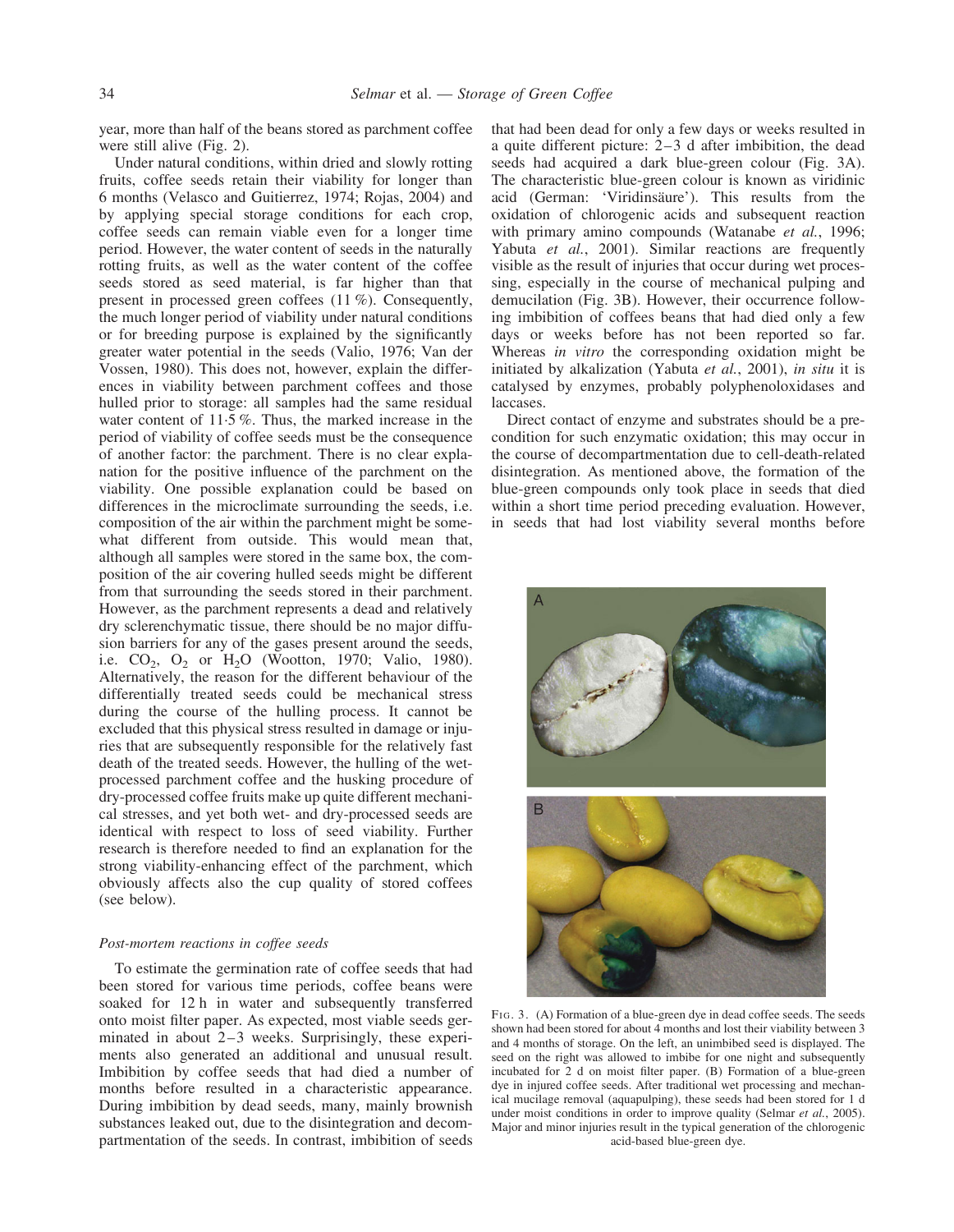imbibition, these oxidation-induced processes could not observed, although in all cases the tissues of the dead seeds would have disintegrated. Consequently, the enzymes that are responsible for the post-mortem oxidation of chlorogenic acids are still active in seeds that have died within a short period preceding imbibition. In contrast, these oxidative enzymes were already inactive in stale seeds because of denaturation processes that proceeded during the storage of dead seeds.

The conversion of chlorogenic acids was observed only when the dead seeds had imbibed water and did not occur during the course of standard storage. Thus, it can be deduced that the water content of 11 % in the stored seeds is not sufficient to permit the characteristic post-mortem reactions. This might be because either the required comprehensive decompartmentation of cells may not occur before rehydration takes place or the diffusion of enzyme or substrates is strongly limited by water shortage in the stored seeds. In general, it is assumed that in cells with a residual water content of  $\langle 20 \, % \rangle$ , water availability is restricted to the degree that the entire metabolism of the cell is shut down. Consequently, in coffee seeds with 11 % residual water, no regulated metabolic reaction should take place. However, even in these coffee seeds some reactions must occur, in particular, those which result in the permanent decrease of viability when seeds with 11 % residual water content are stored. In this context, the so-called afterripening processes, whose molecular basis is still unknown, could be relevant (Finch-Savage and Leubner-Metzger, 2006). These processes are thought to be the basis for gene expression during seed storage in air-dried, lowhydrated tobacco seeds with an overall moisture content of about 8–13 % (Leubner-Metzger, 2005), and are believed to be responsible for the breaking of seed dormancy in orthodox seeds (Leubner-Metzger, 2005; Finch-Savage and Leubner-Metzger 2006). If this novel developmental mechanism for seed dormancy release could also be relevant in non-orthodox seeds is not known and needs to be clarified.

The observed changes in the composition of substances during green coffee storage may also be due to disintegration processes of biomembranes that take place within the lipid phase. The properties of the biomembranes are not markedly influenced by the residual water content of the cytoplasmic  $($  = water) phase. However, much more research is needed to understand the various processes involved. Nevertheless, since only those coffee beans that have recently died develop this characteristic blue-green colour, the related seeds had been stored only for a very limited period of time as 'dead seeds with still active enzymes'. In seeds that had been stored markedly longer, the corresponding enzymes are already inactivated. It is assumed that the typical quality losses during prolonged storage might be generated only in dead seeds that had been stored for a prolonged time; therefore, the development of blue-green colour could be a good hint, or even an appropriate marker, to substantiate that coffee seeds had not been stored for an extended time and putative quality losses due to prolonged storage times had not yet occurred.

## The influence of prolonged storage on the contents of potential aroma precursors

During roasting of coffee beans, reducing carbohydrates and free amino acids form the majority of the coffee roast aroma compounds in the course of Maillard reactions and subsequent Strecker degradations. These compounds are important aroma precursors (Flament, 2001). In order to estimate if their composition in coffee seeds changes in the course of standard storage, the amounts of amino acids and the low molecular carbohydrates were quantified.

#### **Carbohydrates**

As already reported by Knopp *et al.* (2006), the concentrations of glucose and fructose are strongly influenced by the mode of processing. In dry-processed beans, the concentration of these two sugars is markedly higher than in wet-processed beans. The levels of these sugars in beans originating from a semi-dry process are between those of wet- and dry-processed beans. Consequently, the starting points of the corresponding curves are quite different. The content of soluble sugars in green coffee seeds is subject to high individual variation (Knopp et al., 2006) caused by individual differences in the expression of metabolic processes. Therefore, the corresponding analyses were performed using aliquots of composite samples based on 60 seeds that were mixed during grinding. The resulting data of the three independent experiments still revealed notable amounts of variation, but the characteristic differences due to the certain processing method were clear.

During storage, the relatively high content of glucose present in dry-processed green coffees decreased markedly (Fig. 4A). The same behaviour occurred in semi-dryprocessed coffees. A similar tendency might also be recognized for the minor concentration present in wet-processed green coffees, although the corresponding concentration differences are relatively small. Despite the striking differences with respect to viability, there was no notable difference between the wet-processed seeds that had been hulled before storage and those stored within their parchment. Changes in fructose concentration showed a similar pattern to that observed for glucose, although the overall storage-related decrease was not so pronounced in dry and semi-dry-processed seeds and no significant changes were detected for wet-processed beans (Fig. 4B). At first sight, these results contradict the observation of Bucheli et al. (1998), who found an increase in glucose under moist storage conditions, i.e. 85 % rh. However, these authors also detected a significant decrease in sucrose, and they argued that the sucrose is hydrolysed during storage to yield glucose and fructose. In contrast to the storage of green coffee under standard conditions mentioned above (i.e. 63 % rh), where most metabolic reactions are prevented, storage at 85 % rh does not lead to complete inhibition of enzymatic reactions.

Sucrose represents the major sugar in green coffee (Bradbury, 2001; Knopp et al., 2006). A content of about  $7.5 g$   $100 g^{-1}$  d. wt was estimated as a mean value for the samples used for the storage experiments.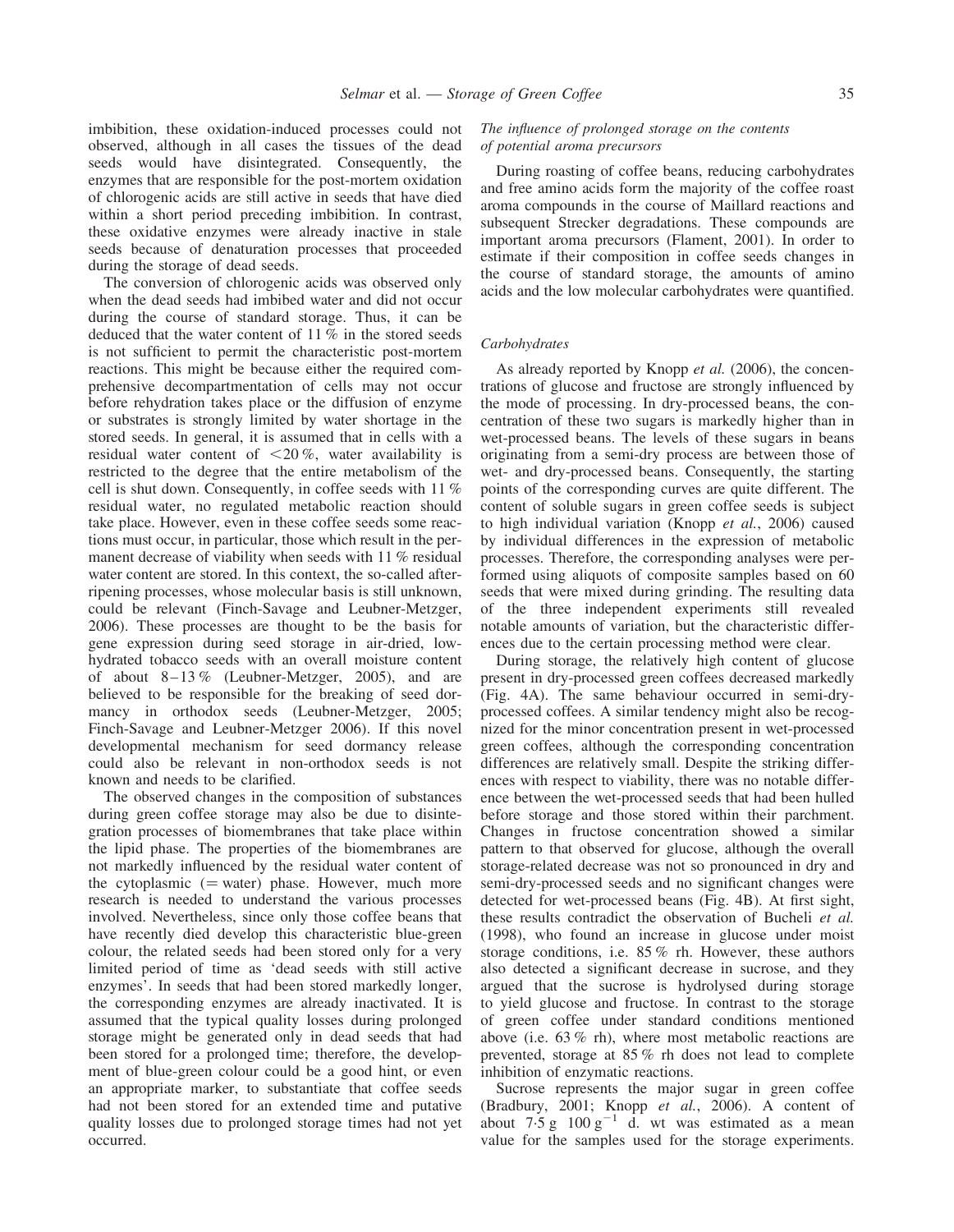

F<sub>IG</sub>. 4. (A) Changes in glucose content during storage of green coffees. The content of glucose was determined by HPAEC. Each value corresponds to a single independent determination of an aliquot of a composite sample of 60 sound and faultless beans for each treatment. Corresponding double determinations revealed that the s.d. of the HPAEC quantification was always  $<6\%$ . To demonstrate the extent of natural variations within the single treatments (wet, dry, etc.), not the mean values, but the individual data are presented. The corresponding s.d. varied strongly between  $\leq$ 1 % and  $\geq$ 20 %. (B) Changes in fructose content during storage of green coffees. The content of fructose was determined by HPAEC. Each value corresponds to a single independent determination of an aliquot of a composite sample of 60 sound and faultless beans for each treatment. Corresponding double determinations revealed that the s.d. of the HPAEC quantification was always  $<6\%$ . To demonstrate the extent of natural variations within the single treatments (wet, dry, etc.), not the mean values, but the individual data are presented. The corresponding s.d. varied strongly between  $\leq 1\%$  and  $>20\%$ .

This corresponds to a total concentration about 50 times higher than that of glucose. The determination of storage dependent changes in sucrose concentration was affected by high individual variations. Nevertheless, overall, a slight decline in sucrose content from about 7.5 g 100  $g^{-1}$  d. wt in unstored beans, to about 7.0 g  $100 \text{ g}^{-1}$  d. wt in those which had been stored for 2 years, was detected. If this small decline in sucrose concentration might also be due to residual enzymatic hydrolyses as mentioned by Bucheli et al. (1998) is not known. These workers found that, in Robusta coffees stored under moist conditions (85 % rh), up to 40 % of the sucrose is degraded. However, the slight decrease in the sucrose content observed in this work may also have been caused by other reactions (see below).

The three minor sugars, galactose, arabinose and rhamnose, whose concentrations are between 1.0 mg and 4.0 mg 100 g<sup>-1</sup> d. wt each, correspond to about  $1-\frac{2}{x}$  of the glucose concentration (Knopp et al., 2006). In contrast to the major sugars, the content of galactose, apart from some marked vacillations, did not show any significant storage-dependent changes (data not presented): The galactose concentration in unstored beans as well as in those that had been stored for 2 years was about 2.5 mg 100  $g^{-1}$  d. wt. With respect to arabinose, after 24 months, in the dryprocessed coffee a storage-dependent increase from about 2.0 mg  $100 g^{-1}$  d. wt to about 4.5 mg  $100 g^{-1}$  d. wt was observed, whereas in all other samples the arabinose concentration did not change. A different pattern was observed for rhamnose. From an initial average rhamnose concentration of about  $0.25$  mg  $100 \text{ g}^{-1}$  d. wt the mean value increased 10-fold during storage to a final value of about 2.5 mg  $100 g^{-1}$  d. wt. With the exception of arabinose, for all carbohydrates so far mentioned, i.e. glucose, fructose, sucrose, galactose and rhamnose, there was no significant difference in the changes observed when wet, dry or semi-dry-processed coffees were compared.

In all cases so far analysed, the pattern of storagedependent changes of each sugar was not influenced by the presence of the parchment. Moreover, the curves for wet-processed hulled green coffees were identical to those for the corresponding parchment coffees. This finding was surprising if it is considered that in contrast to the hulled beans, the parchment coffees were viable during most of the storage period. From this it must be deduced that the changes in sugar composition during the course of storage cannot be correlated with the fact that the seeds are either dead or alive. Consequently, neither any metabolic reaction nor any post-mortem reaction initiated by cell deathinduced decompartmentation could be the only conclusive explanation for the changes observed. An explanation for this phenomenon is still lacking. However, a promising explanation might be based on the knowledge that in foods with little residual water, non-enzymatic browning processes, like Maillard reactions, are known to occur. Pokorny et al. (1975) proposed that these sugar-consuming reactions might occur in green coffee beans. Moreover, these reactions are known to occur also in aged seeds of soybean (Wettlaufer and Leopold, 1991; Sun and Leopold, 1995). Whether Maillard reactions are the causes of the observed changes in the sugar concentration needs to be investigated further.

## Free amino acids

As mentioned above, in addition to the soluble carbohydrates, the concentrations of free protein amino acids and their putative changes during prolonged storage were also analysed to register comprehensively the effects of storage on coffee quality. As outlined previously (Arnold et al., 1994; Arnold and Ludwig, 1996; Bytof et al., 2005; Selmar et al., 2005), the individual concentrations of most amino acids, as well as the overall content of all amino acids of green coffee beans, vary markedly, and are strongly affected by various environmental factors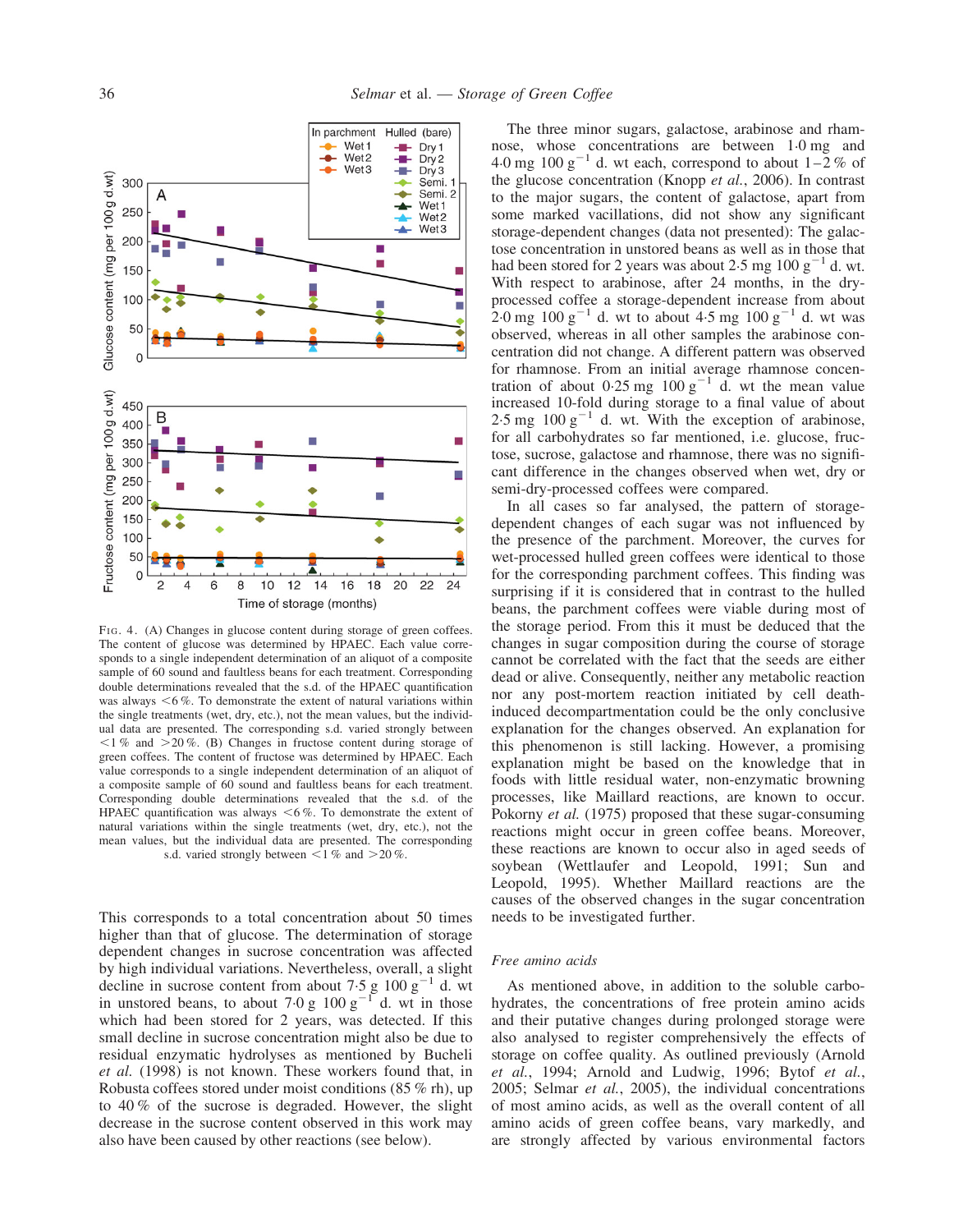(provenances, altitude, etc.), by the maturity of the seeds, and by the processing methods. In this work, these factors can be excluded as identical batches of manually sorted coffee fruits were processed in parallel under defined conditions.

The green coffees used for the storage experiments contained about 4000 mg amino acids  $kg^{-1}$  d. wt, being in the upper range of concentrations determined earlier (Arnold and Ludwig, 1996; Selmar et al., 2005). In contrast to most other batches analysed so far, no major differences between the amino acid content of the differentially processed coffees were observed (data not presented). Typically higher concentrations of amino acids have been detected for wet-processed beans than for dry-processed beans (Selmar et al., 2005). Nevertheless, with respect to the content of  $\gamma$ -amino butyric acid (GABA), reported to be a reliable marker to distinguish between differentially processed green coffees (Bytof et al., 2005), the coffee used for the storage experiments revealed the typical pattern, i.e. high GABA concentrations in the dry-processed beans and minor concentrations in the wet-processed beans. However, the actual GABA concentrations estimated for dry-processed samples (approx. 700 mg kg<sup>-1</sup> d. wt) were lower than those reported by Bytof et al. (2005). At present, it is still an open question which additional factors – apart from the intensity and length of drought stress during the drying process – may affect the corresponding GABA production and the corresponding accumulation of this amino acid, respectively.

During the course of storage no significant changes, either in the total content of protein amino acids or in the concentration of most individual amino acids, were detected. Moreover, GABA concentrations remained constant; only the concentration of glutamine decreased significantly during storage (Fig. 5). The peculiar behaviour of glutamine in comparison to other amino acids is surprising, although, if it is considered that the decrease in glucose and fructose might be caused by Maillard reactions occurring at room temperature during the course of prolonged storage (see above), at least some amino acids must be consumed.



FIG. 5. Changes in glutamine content during storage of green coffee. The content of glutamine was determined by HPLC. Each value corresponds to a single independent determination of an aliquot of a composite sample of 60 sound and faultless beans for each treatment. Corresponding double determinations revealed that the s.d. or the HPLC quantification was always  $<$  5 %.

If indeed, under these conditions, glutamine in particular is entering Maillard reactions is not established. More insight into the various reactions that occur during the course of prolonged storage is required.

## Sensory assessment of stored green coffees

The sensory assessment of processing specific differences only makes sense, when identical coffee samples, treated in parallel are used for cupping. This precondition excludes the majority of coffee production sites, since almost all factories are predestined either for wet or for dry processing. At Ipanema Agricola Ltda in Brazil wet, dry and semi-dry processing are all performed routinely. The corresponding coffees used for the storage experiments exhibited the typical processing-specific characteristics, i.e. the dry process coffees were denoted by a full body whereas the wet-processed ones had more acids and revealed a more pronounced aroma. The aroma and taste of semi-dry coffees were in-between these two types.

After 1 year of storage, the coffees exhibited the typical flat aromas and partially some old and woody notes. Although the sensory evaluations were characterized by estimating only slight differences between the various samples, a loss in cup quality was reported for all the green coffees stored for a long time. In many cases, after storage of only 6 months, raspy, woody or stale notes were attributed to the samples. Indeed, in most of cases, the beans that were stored within the parchment were given slightly better quality descriptions than the hulled beans. Due to the large variations and faint differences, only a tendency towards beneficial effects for storage of green coffee within the parchment was perceived. Apart from that, no principal differences in the decrease of quality could be detected between the hulled coffees, regardless of the processing methods used (dry, wet or semi-dry).

In order to establish the advantageous effect of storage of green coffees within the parchment, corresponding experiments with a focus on high-quality coffees, e.g. high-grown washed arabica coffees, should be performed. It is assumed that the sensory differences between coffees stored as either hulled or parchment beans will be far higher because slight differences are likely to cause more drastic effects in the case of high quality coffees.

## CONCLUSIONS

The major outcome of this work is the finding that green coffee beans that are stored within the parchment (pergamino) remain viable far longer than hulled beans and that this maintenance of viability apparently has a positive effect on the preservation of green coffee quality during prolonged storage. In addition, gradual decreases in the content of various sugars, notably glucose and fructose, and some amino acids were not correlated with the gradual loss of viability. Thus, the gradual flattening of the aroma during prolonged storage may be correlated with loss of viability and not with changes in the composition of sugars and amino acids. Therefore the gradual